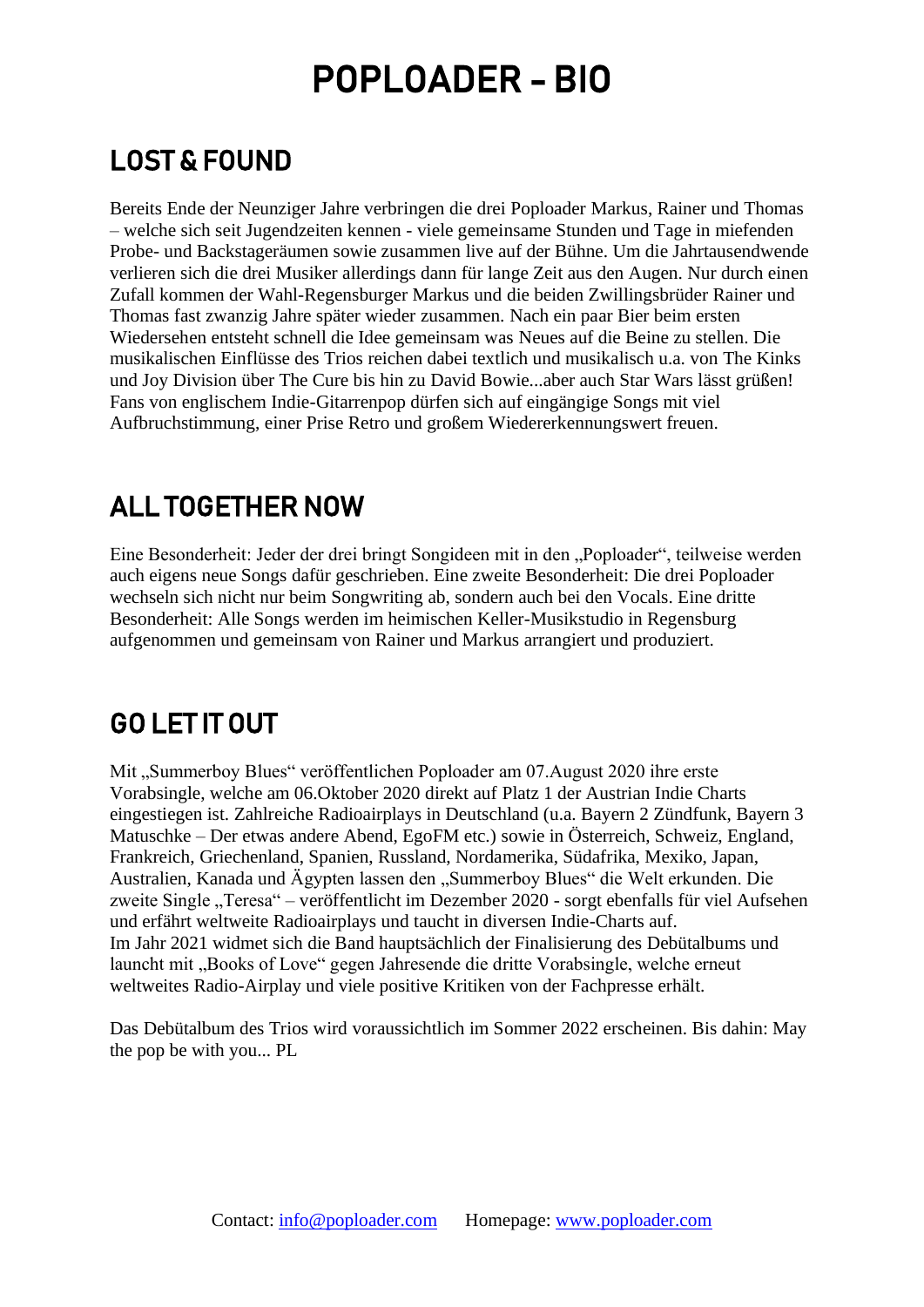# POPLOADER - BIO

## FACTS

#### 07. August 2020: Veröffentlichung der Debütsingle "Summerboy Blues"

September 2020: Radio-Airplay "Demo der Woche" im Zündfunk/Bayern 2 in der Sendung von Achim "60" Bogdahn mit dem Song "Summerboy Blues"

Oktober 2020: Die Debütsingle "Summerboy Blues" erreicht Platz 1 der Austrian Indie Charts [\(www.indiecharts.at\)](https://deref-web.de/mail/client/wBo8LfVCCBI/dereferrer/?redirectUrl=http%3A%2F%2Fwww.indiecharts.at)

Oktober 2020: Radio-Airplay "Bayern-Demo der Woche" auf Bayern 3 in der Sendung von Matuschke mit dem Song "Summerboy Blues"

Oktober 2020: Radio-Airplay in der Sendung von MTV Legende Markus Kavka auf EgoFM mit dem Song "Summerboy Blues"

November 2020: Die Single "Summerboy Blues" erreicht Platz 1 der Mod Radio UK Charts.

November 2020: Rotation auf Campus Radio Karlsruhe, Radio UNiCC Campus Chemnitz und dem Hochschulradio Düsseldorf mit dem Song "Summerboy Blues"

#### **04. Dezember 2020: Poploader veröffentlichen die zweite Single "Teresa", welche von Arne Albrecht (u.a. Zusammenarbeit mit Gurr, Roosevelt) im Oakfield Studio gemastert wurde.**

Dezember 2020: Auch die zweite Single "Teresa" klettert auf Platz 1 der Austrian Indie Charts [\(www.indiecharts.at\)](https://deref-web.de/mail/client/wBo8LfVCCBI/dereferrer/?redirectUrl=http%3A%2F%2Fwww.indiecharts.at)

Dezember 2020: Vorstellung des Video-Clips "Teresa" auf Tide TV - Hamburgs Community Sender

Januar 2021: Vorstellung des Video-Clips "Summerboy Blues" auf Gotv - be part of it in Österreich

April 2021: Radio-Airplay auf Indie Rocks UK Manchester mit dem Song "Summerboy Blues"

Juni 2021: Einstieg in die Hit-Tracks Top 100 Musikcharts (Niederlande) mit dem Song "Summerboy Blues"

Juli 2021: Radio-Airplay auf Jorvik Radio UK in der Sendung "Rick Witter´s (Shed Seven) Disco Down" und Awayday Radio UK mit dem Song "Summerboy Blues"

Dezember 2021: Radio-Airplay in der Sendung "The Underground Garage" von Radio DJ Legende Rodney Bingenheimer auf Siriux FM in Los Angeles, USA mit dem Song "Summerboy Blues"

#### **08. Dezember 2021: Poploader veröffentlichen die dritte Single "Books Of Love", welche von Oliver Zülch (u.a. Zusammenarbeit mit Sportfreunde Stiller, Bilderbuch, Die Ärzte) gemischt wurde.**

Dezember 2021: Vorstellung des Video-Clips "Books Of Love" auf FS1 - Freies Fernsehen Salzburg in Österreich

Januar 2022: Die Single "Books Of Love" erreicht Platz 1 der Top 20 Countdown Charts auf Prospect Radio UK.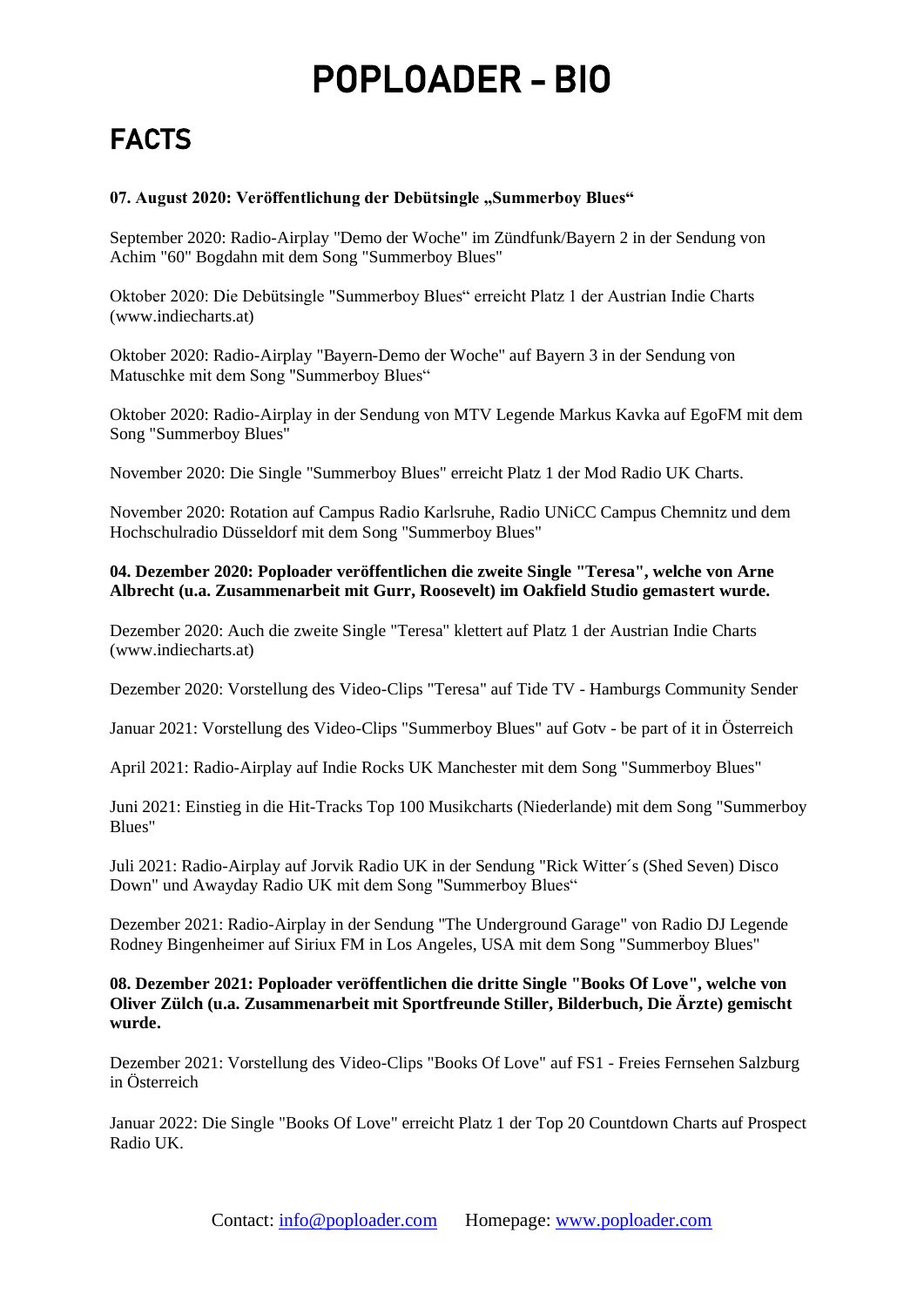# POPLOADER – BIO (english)

## LOST & FOUND

Already at the end of the nineties Markus, Rainer and Thomas - who have known each other since their youth - spend many hours and days together in stinking rehearsal and backstage rooms as well as together live on stage. At the turn of the millennium, however, the three musicians lost sight of each other for a long time. It was only by chance that Markus from Regensburg, Germany and the two twin brothers Rainer and Thomas got together again almost twenty years later. After a few beers at the first meeting, the idea of creating something new together quickly arises. The musical influences of the trio range lyrically and musically from The Kinks and Joy Division to The Cure and David Bowie ... but also Star Wars sends its regards! Fans of english indie guitar pop can look forward to catchy songs with a lot of optimism, a pinch of retro and great recognition value.

### ALL TOGETHER NOW

A special feature: Each of the three brings song ideas into the "Poploader", and in some cases new songs are written for them. A second specialty: The three piece band take turns not only in songwriting, but also in vocals. A third special feature: All songs are recorded in the local basement music studio in Regensburg and arranged and produced jointly by Rainer and Markus.

### GO LET IT OUT

With "Summerboy Blues", Poploader have released their debut single on August 7th, 2020, which entered the Austrian Indie Charts at number 1 on October 6th, 2020. Numerous radio airplays in Germany (including Bayern 2 Zuendfunk, Bayern 3 Matuschke – Der etwas andere Abend, EgoFM etc.) as well as in Austria, Switzerland, England, France, Greece, Spain, Russia, North America, South Africa, Mexico, Japan, Australia, Canada and Egypt let the "Summerboy Blues" explore the world. The second single "Teresa" - released in December 2020 - also caused a sensation and received worldwide radio airplays and appeared in various indie charts. In 2021 the band mainly focused on finalizing their debut album and launched the third pre-release single "Books Of Love" towards the end of the year, which again received worldwide radio airplay and many positive reviews from the trade press.

The trio's debut album is expected to be released in summer 2022. Until then: May the pop be with you ... PL